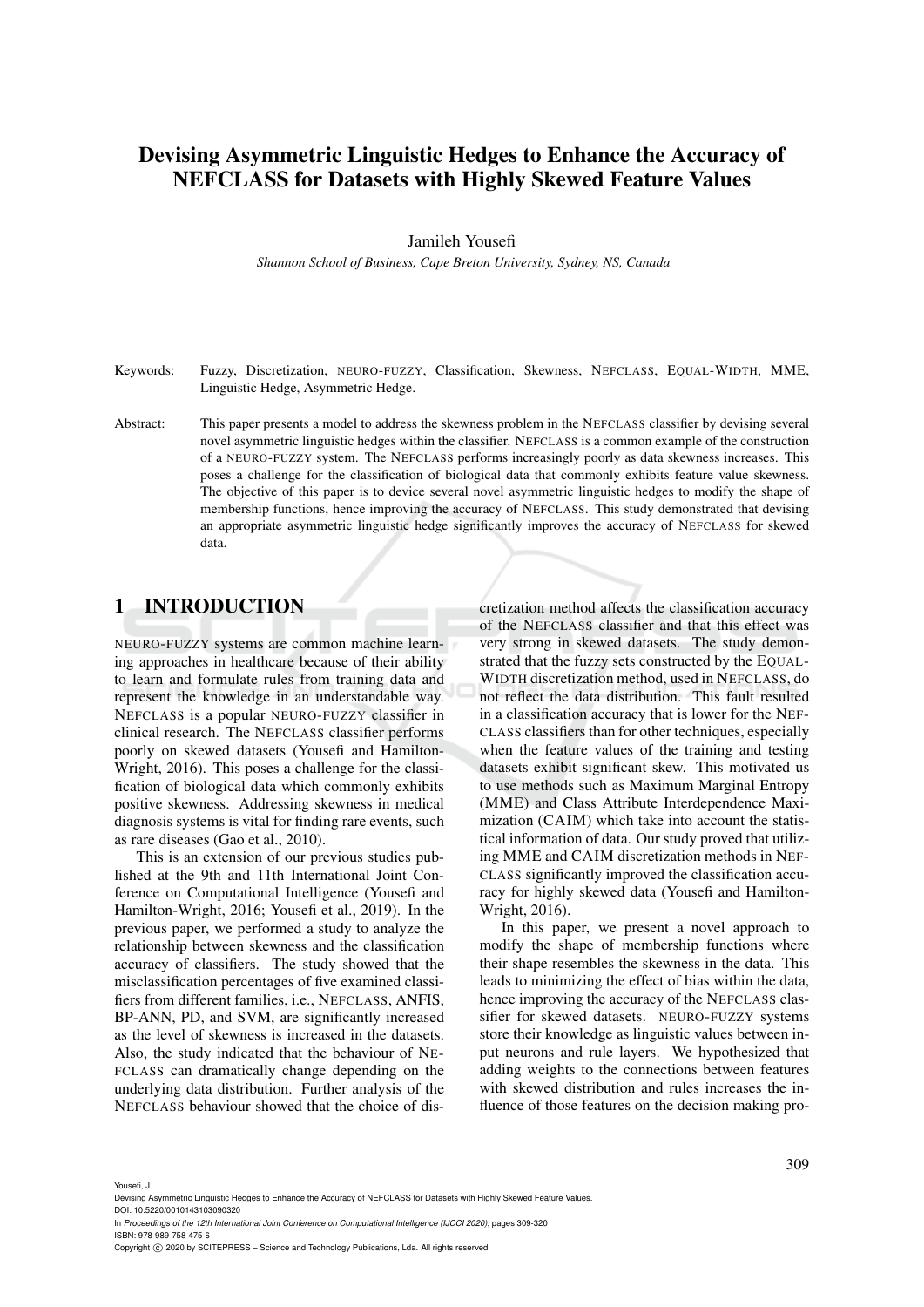cess. This motivated us to use asymmetric linguistic hedges for increasing connection weights between neurons, hence increasing the membership values of the skewed features. We show that this novel hybrid model based on the combination of an appropriate discretization method and an appropriate asymmetric hedge significantly improves the accuracy of NE-FCLASS when dealing with positive skewed datasets (Yousefi, 2018).

The model is trained on several synthetically generated datasets with different levels of feature values skewness. Besides, we conducted a set of experiments to evaluate the effectiveness of our approaches for two real-world datasets, Electromyography and Wisconsin Diagnostic Breast Cancer datasets, which are known to have highly skewed feature values. We evaluated the performance of the classifiers using misclassification percentages and the number of rules.

The next section of this paper contains a short review of the NEFCLASS classifier, discretization methods, and linguistic hedges that will be used to modify the NEFCLASS classifier. Section 3 describes the methodology of our study, and in section 4 the experimental results and statistical analysis are given. Finally, conclusions are presented.

## 2 BACKGROUND

### 2.1 The NEFCLASS Classifier

NEFCLASS (Nauck et al., 1996; Nauck and Kruse, 1998; Klose et al., 1999) is a NEURO-FUZZY classifier that generate fuzzy rules and tune the shape of the membership functions to determine the correct class label for a given input. NEFCLASS consists of a three-layer fuzzy perceptron containing a heuristic learning algorithm based on fuzzy error propagation. A three-layer fuzzy perceptron has the same structure as a three-layer-feed-forward neural network, but the weights between the input neurons and the hidden neurons are modelled as fuzzy sets, and the links between hidden neurons and output neurons are unweighted. Fig. 1 shows a NEFCLASS model that classifies input data with two features into two output classes by using three fuzzy sets and two fuzzy rules. The fuzzy sets and the fuzzy rules are obtained from the training data through a supervised learning algorithm. Input features are supplied to the nodes at the bottom of the figure. These are then fuzzified, using a number of fuzzy sets. The sets used by a given rule are indicated by linkages between input nodes and rule nodes. If the same fuzzy set is used by multiple rules, these links are shown passing through an



Figure 1: A NEFCLASS model with two inputs, two rules, and two output classes. The figure extracted from (Yousefi and Hamilton-Wright, 2016).

oval, such as the one marked "large" in Fig. 1. Rules directly imply an output classification, so these are shown by unweighted connections associating a rule with a given class. Multiple rules may support the same class, however that is not shown in this diagram.

In Fig. 2a, a set of initial fuzzy membership functions describing regions of the input space are shown, here for a two-dimensional problem in which the fuzzy sets are based on the initial discretization produced by the EQUAL-WIDTH algorithm. As will be demonstrated, NEFCLASS functions work best when these regions describe regions specific to each intended output class, as is shown here, and as is described in the presentation of a similar figure in the classic work describing this classifier (Nauck et al., 1996, pp. 239).

As is described in the NEFCLASS overview paper (Nauck and Kruse, 1998, pp. 184), a relationship is constructed through training data to maximize the association of the support of a single fuzzy set with a single outcome class. This implies both that the number of fuzzy sets must match the number of outcome classes exactly, and in addition, that there is an assumption that overlapping classes will drive the fuzzy sets to overlap as well.

Fig. 2a shows the input membership functions as they exist before membership function tuning performed by the original NEFCLASS algorithm, when the input space is partitioned into EQUAL-WIDTH fuzzy intervals.

Fig. 2b demonstrates that during the fuzzy set tuning process, the membership function is shifted and the support is reduced or enlarged, in order to better match the coverage of the data points belonging to the associated class, however as we will see later, this process is strongly informed by the initial conditions set up by the discretization to produce the initial fuzzy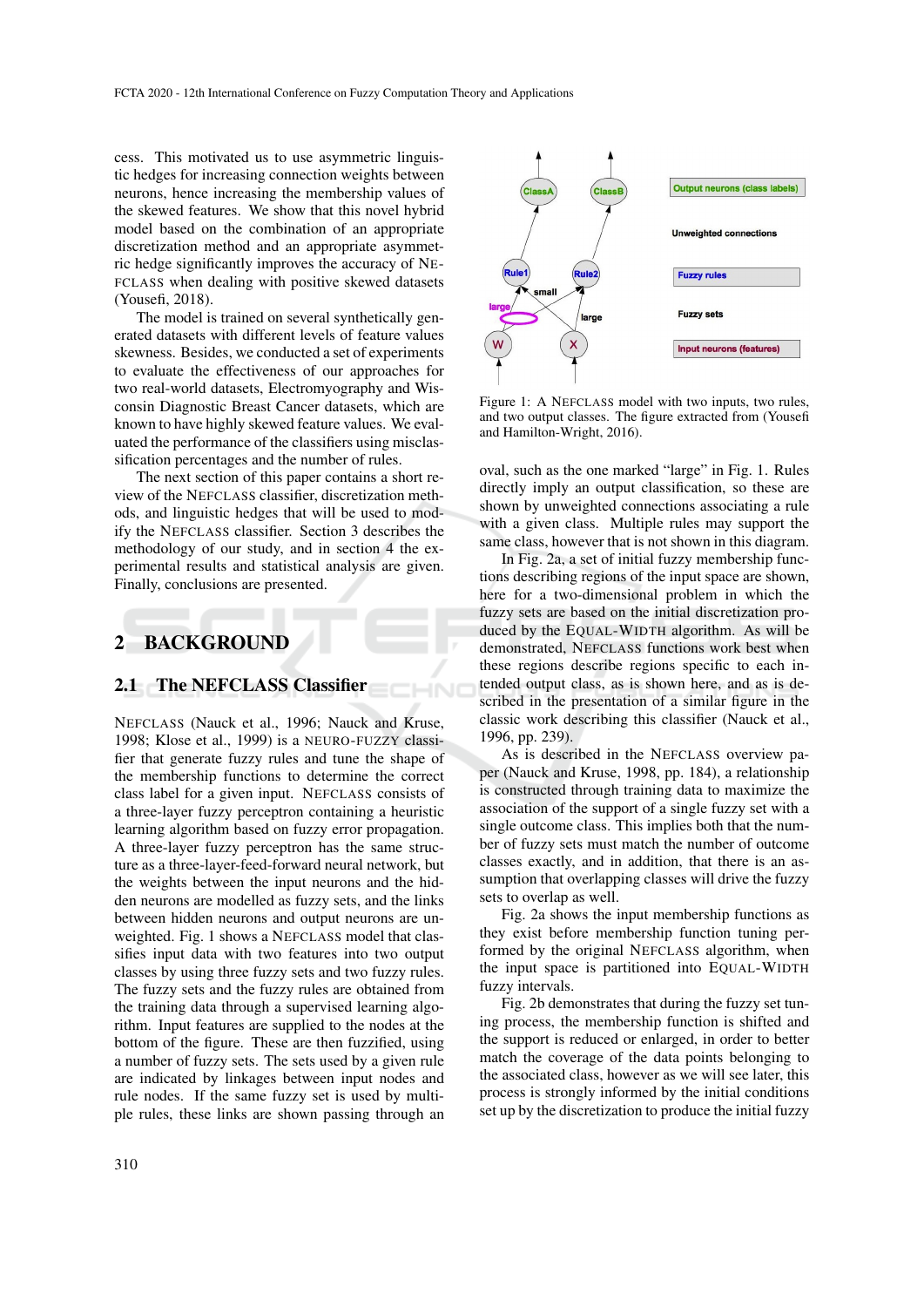

(a) Initial fuzzy set membership functions in NEFCLASS, produced using EQUAL-WIDTH discretization



(b) Results of tuning the above membership functions to better represent class/membership function information

Figure 2: Fuzzy membership functions before and after training data based tuning using the NEFCLASS algorithm. The figure extracted from (Yousefi and Hamilton-Wright, 2016).

membership functions.

There are three different modes to be used for rule selection in NEFCLASS. These modes are based on the performance of a rule or on the coverage of the training data. The three options for the rule selection mode presented here are *Simple, Best* and *Best-PerClass*. The *Simple* rule selection chooses the first generated rules until a predefined maximum number of rules is achieved. The *Best* rule selection is an algorithm that ranks the rules based on the number of patterns associated with each rule and select the rules from this list. The *BestPerClass* option is selection of rules by creating an equal number of rules for each class. This method uses the *Best* rule selection algorithm to ranks the rules.

After the construction of the fuzzy rules, a fuzzy set learning procedure is applied to the training data,

so that the membership functions are tuned to better match the extent of the coverage of each individual class in the training data space (Nauck et al., 1996, pp. 239). Fuzzy membership functions will grow or shrink, as a result, depending on the degree of ambiguity between sets and the dataset coverage.

### 2.2 Discretization

A discretization process divides a continuous numerical range into a number of covering intervals where data falling into each discretized interval is treated as being describable by the same nominal value in a reduced complexity discrete event space. In fuzzy work, such intervals are then typically used to define the support of fuzzy sets, and the precise placement in the interval is mapped to the degree of membership in such a set.

In the following discussion, we describe the EQUAL-WIDTH, MME, and CAIM discretization methods. For example, imagine a dataset formed of three overlapping distributions of 15 points each, as shown with the three coloured arrangements of points in Fig. 3. The points defining each class are shown in a horizontal band, and the points are connected together to indicate that they are part of the same class group. In parts 3a and 3b, the results of binning these points with two different discretization techniques are shown. The subfigures within Fig. 3 each show the same data, with the green, red and blue rows of dots (top, middle and bottom) within each figure describing the data for each class in the training data.

Fig. 3a demonstrates the partitioning using EQUAL-WIDTH intervals. Note that the intervals shown have different numbers of data points within each (21, 19 and 5 in this case).

#### 2.2.1 Marginal Maximum Entropy

Marginal Maximum Entropy based discretization (MME) (Chau, 2001; Gokhale, 1999) divides the dataset into a number of intervals for each feature, where the number of points is made equal for all of the intervals, under the assumption that the information of each interval is expected to be equal. The intervals generated by this method have an inverse relationship with the points' density within them. Fig. 3b shows the MME intervals for the example three-class dataset. Note that the intervals in Fig. 3b do not cover the same fraction of the range of values (*i.e.*, the widths differ), being the most dense in regions where there are more points. The same number of points (15) occur in each interval. In both of these discretization strategies, class identity is ignored, so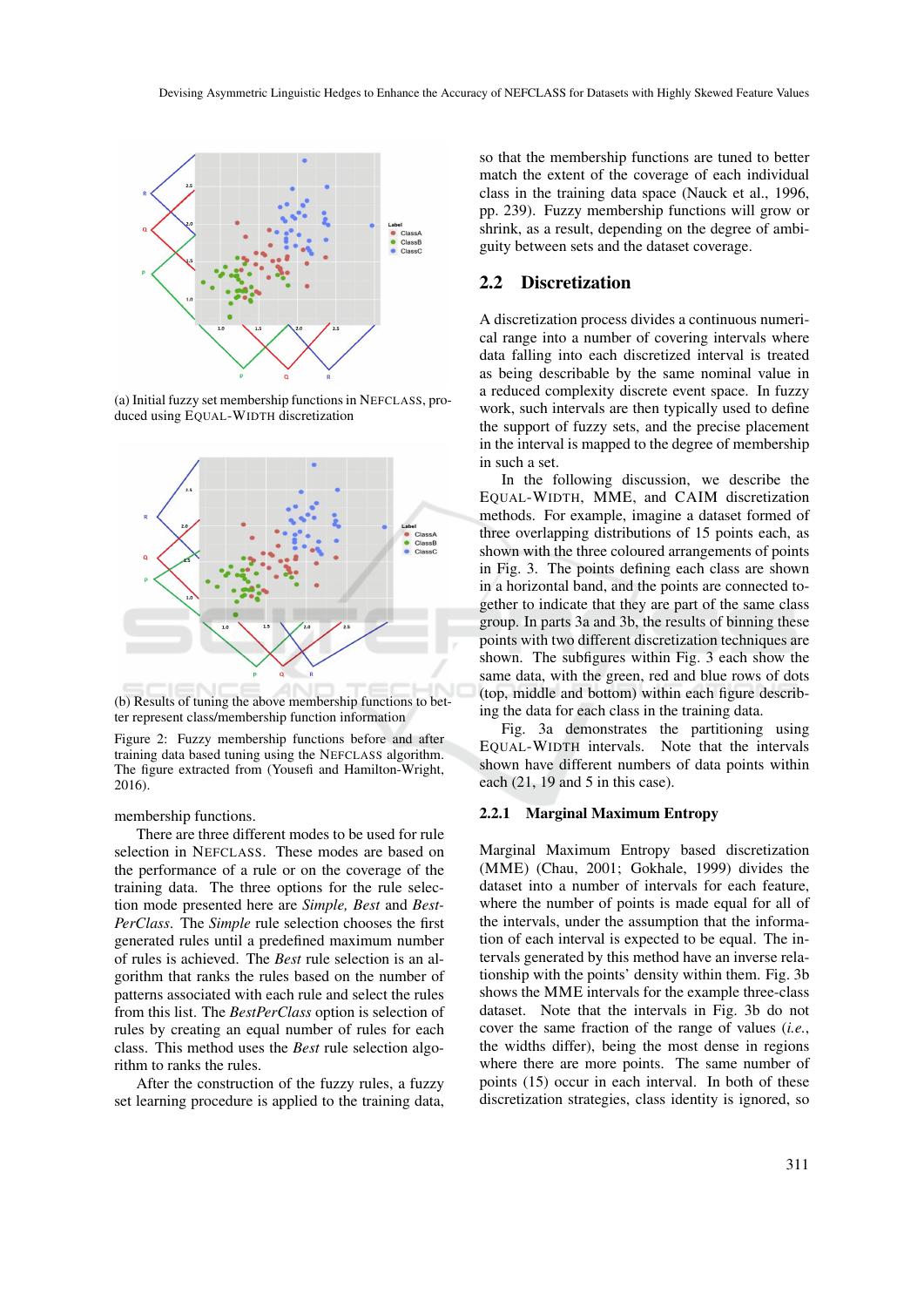

Figure 3: Three discretization techniques result in different intervals produced on the same three-class dataset. The figure extracted from (Yousefi and Hamilton-Wright, 2016).

there is likely no relationship between class label distribution and discretization boundary.

### 2.2.2 Class-Attribute Interdependence Maximization

CAIM (class-attribute interdependence maximization) discretizes the observed range of a feature into a class-based number of intervals and maximizes the inter-dependency between class and feature values (Kurgan and Cios, 2004). CAIM discretization algorithm divides the data space into partitions, which leads to preserve the distribution of the original data (Kurgan and Cios, 2004), and obtain decisions less biased to the training data.

Fig. 3c shows the three CAIM intervals for our sample data set. Note how the placement of the discretization boundaries is closely related to the points where the densest portion of the data for a particular class begins or ends.

## 2.3 The Modified NEFCLASS Classifier using Alternative Discretization Methods

The fuzzy sets constructed by the EQUAL-WIDTH discretization method do not reflect the data distribution. Modification of NEFCLASS through alternative discretization methods takes into account an important difference between the discretization methods and their effects on the classifier's accuracy. In our previous study (Yousefi and Hamilton-Wright, 2016), we implemented a modified NEFCLASS classifier,

embedded with a choice of two alternative discretization methods, MME and CAIM, here are called NEF-MME and NEF-CAIM. We showed that NEF-MME and NEF-CAIM achieved greater classification accuracy when dealing with skewed distributed data. Since the accuracy of NEF-MME and NEF-CAIM were significantly higher than NEFCLASS, we used only NEF-MME and NEF-CAIM in this study, and NEFCLASS was discarded.

### 2.4 Linguistic Hedges

Membership function parameters can be defined and tuned in a number of ways. For one, the shape of membership functions can be slightly modified by using linguistic hedges (Zadeh, 1965). Linguistic hedges are fuzzy operators that increase or decrease the membership degrees of the associated fuzzy sets. A new membership function, for example, can be obtained by applying a power or square root to the existing membership function. In other words, linguistic hedges modify the meaning of a membership function. For example, the linguistic hedge *"very"* changes the meaning of the linguistic variable *"tall"* to *"very tall"*. This approach allows a composite linguistic variable to be generated from the primary terms (Huynh et al., 2002).

Using linguistic hedges allows for the description of more complex relationships among variables, hence, leading to an improvement in the efficiently of a fuzzy system. Using linguistic hedges helps to tune the membership functions, which can lead to an increase in the classification accuracy. Zadeh (Zadeh, 1965) categorized linguistic hedges into three different operations: concentration, dilation, and contrast intensification. The concentration and dilation hedges that used in this work are defined as follow.

#### • Concentration Hedge

Applying a concentration hedge to a fuzzy set *P* decreases the degree of the membership function of  $x$  in the fuzzy set  $P$  while retaining the same support. The hedge operation of  $Con(\mu_P(x))$  is defined as :

$$
Con(\mu_P(x)) = \mu_P^{\alpha}(x); \alpha > 1.
$$
 (1)

Based on the concentration definition, some hedge operations, such as *"more", "much more", "very", "extremely"*, and *"absolutely"* can be defined by specifying the values of  $\alpha$  in the equation 1 as 1.25, 1.5, 2, 3, and 4, respectively.

#### • Dilation Hedge

Applying dilation hedge to a fuzzy set *P* increases the degree of the membership function of  $x$  in the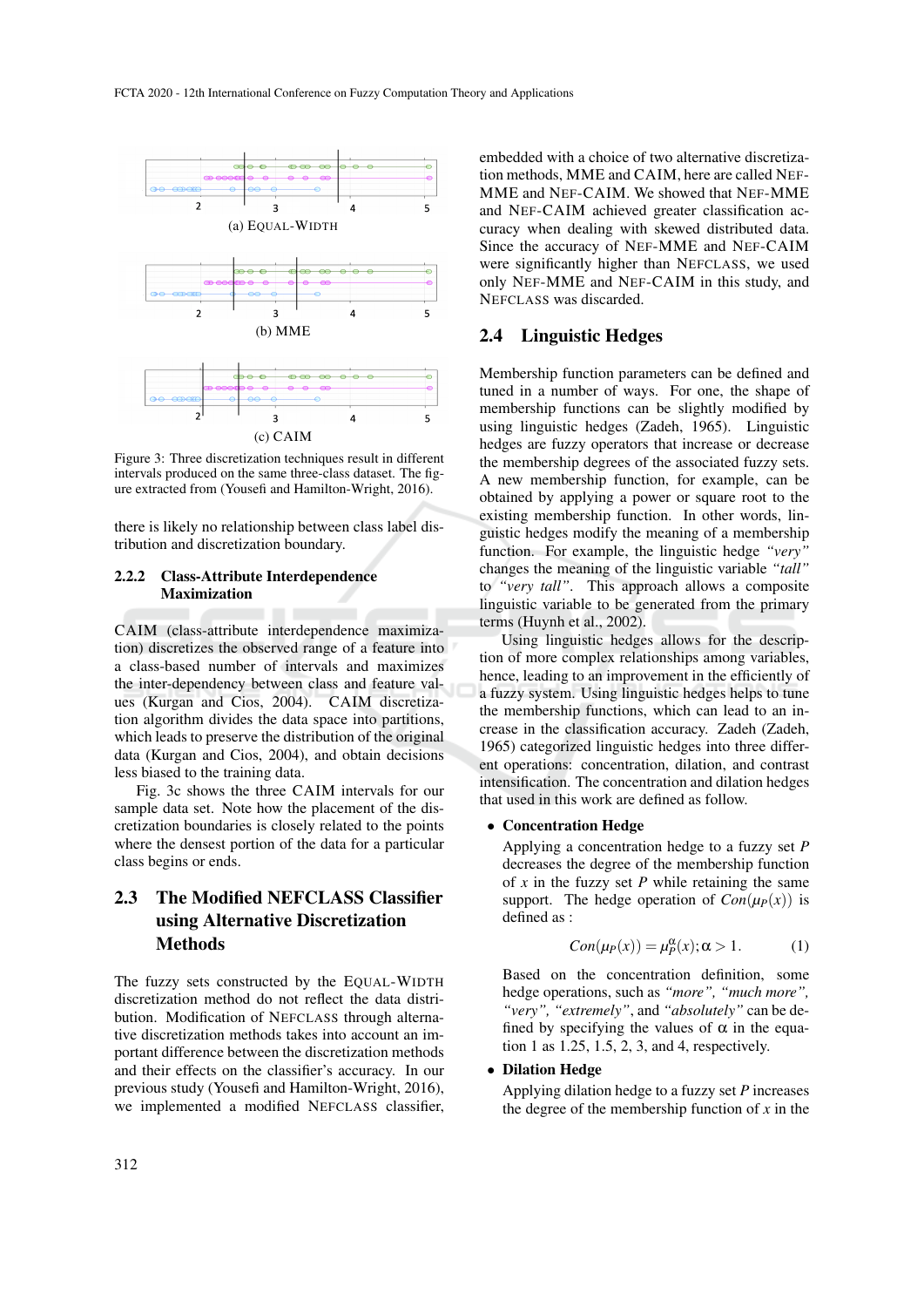

Figure 4: Examples of linguistic hedges.

fuzzy set *P* while retaining the same support. The dilation hedge operation of  $Dil(\mu_P(x))$  is defined as:

$$
Dil(\mu_P(x)) = \mu_P^{\alpha}(x); 0 < \alpha < 1. \tag{2}
$$

Based on the dilation definition, some hedge operations, such as *"fairly", "somewhat"*, and *"slightly'*', can be defined by specifying the values of  $\alpha$  in the equation 2 as  $\frac{1}{2}$ ,  $\frac{1}{3}$  and  $\frac{1}{4}$ , respectively.

Figure 4 shows three examples of concentration and dilation hedges.

In this work, we build several asymmetric linguistic hedges, based on the concentration and dilation, and incorporate them into a neuro-fuzzy system to address the skewness problem. In total six linguistic terms, including VERY, EXTREMELY, ABSO-LUTELY, FAIRLY, SOMEWHAT, and SLIGHTLY will be used to build the asymmetric hedges. These hedges are discussed in more detail in Section 3.

## 3 METHODOLOGY

In this section, we present the system design, the experimental setup, the classifiers' configurations, the evaluation measures, and the datasets that are used in our experiments.

## 3.1 System Design

In this section we describe the modifications made to the NEFCLASS design. NEFCLASS consists of the

following major components (the new design components are denoted as (modified NEFCLASS) :

### • Initialization

- Initialization of fuzzy sets using one of the three options:
	- ∗ EQUAL-WIDTH (This is the only choice provided by the original NEFCLASS)
- ∗ Marginal Maximum Entropy (MME) (modified NEFCLASS)
- ∗ Class Attribute Interdependent maximization (CAIM) (modified NEFCLASS)
- Initialization of fuzzy rules
- Rule learning
- Fuzzy sets learning
- Fuzzy sets tuning by linguistic hedges (modified NEFCLASS)

The detailed of the above steps are discussed as follows:

#### Step1: Initialization

- Initialization of fuzzy sets (modified NEF-CLASS): our proposed modified NEFCLASS begins by selecting one of three possible types of discretization methods, namely, EQUAL-WIDTH, MME, and CAIM methods.
- Initialization of fuzzy rules: after the initialization of the fuzzy sets, the initialization of fuzzy rules takes place. The fuzzy rules' antecedents are completed by adding fuzzy sets for each feature where triangular membership functions are used.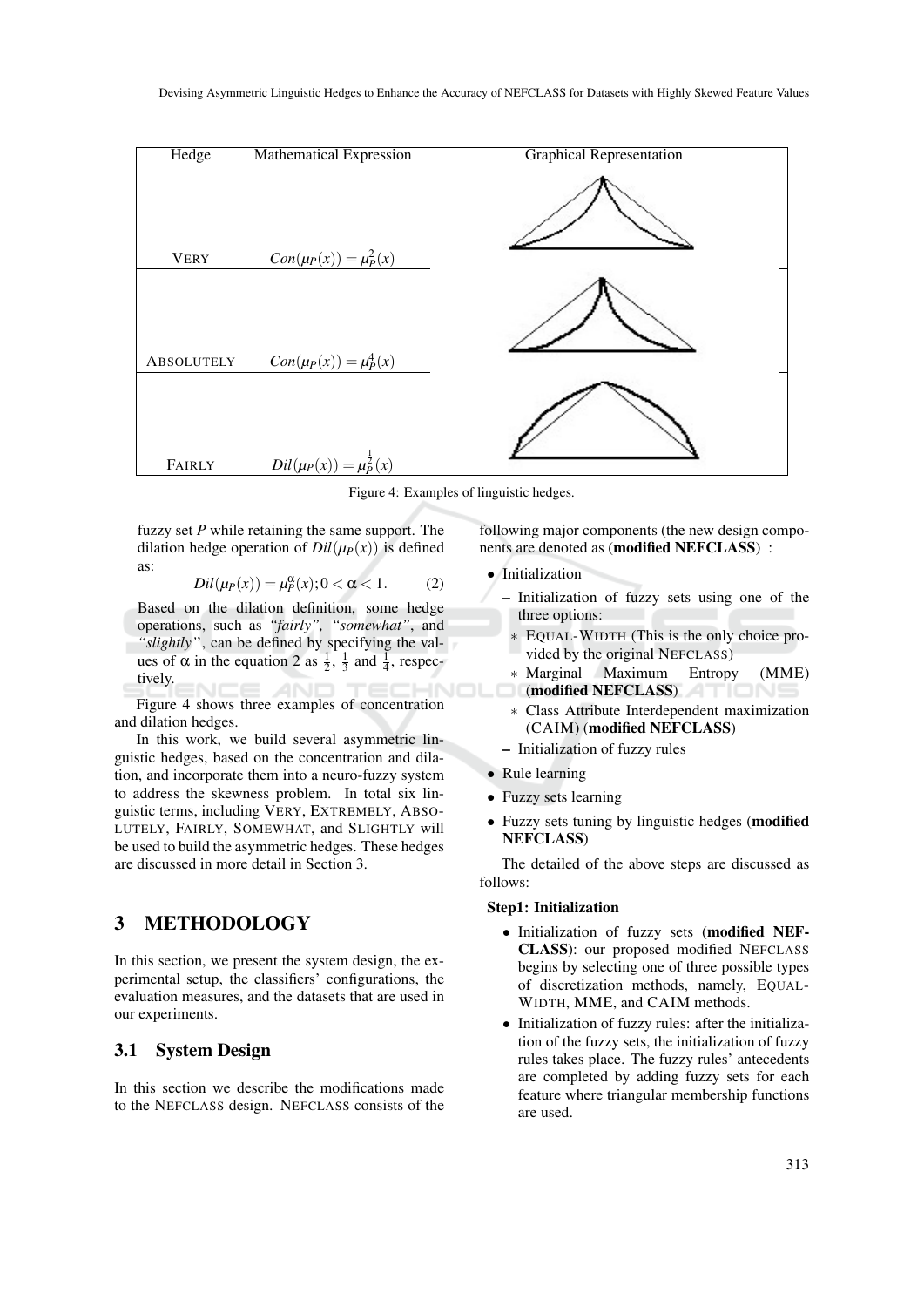#### Step 2: Rule Learning

After constructing the initial fuzzy sets and the antecedents of fuzzy rules, the fuzzy rule learning procedure is applied to the training data. At this phase, the activation of a rule unit and the activation of the output unit are computed for each pattern.

#### Step 3: Fuzzy Sets Learning

After the construction of the fuzzy rules, a fuzzy sets learning procedure is applied to the training data such that the membership functions are tuned to better match the extent of the coverage of each individual class in the training data space, as shown in Figure 2.1.

### Step 4: Fuzzy Sets Tuning by Asymmetric Linguistic Hedges (modified NEFCLASS)

At this phase, a linguistic hedge can be selected to adjust the membership functions. The objective of this step is to increase or decrease the membership functions using linguistic hedges. The linguistic hedge parameter takes the type of the hedge. The parameter can be set to NONE or one of the 11 asymmetric linguistic hedges provided. The effect of the various settings of the parameter is the main focus of this work.

## 3.2 Improving Accuracy by Asymmetric Linguistic Hedges

NEURO-FUZZY systems stores their knowledge as linguistic values between neurons of input and rule layers (Bargiela and Pedrycz, 2001, p. 276). Adding weights to the connections between features and their associated rules increases the influence of those features on the decision making process. This motivates us to use asymmetric linguistic hedges for increasing connection weights between neurons, hence increasing the membership values of the skewed features. We argue that asymmetric hedges can be used to express the information distribution and bias membership functions toward bias within data. We hypothesize that if the shape of a membership function resembles the skewness in the data, the information distribution will be similar to data distribution; it will minimize the effect of bias within data, thus improving the accuracy of the classifier. In particular, we examine the treatment of positively skewed data. However, this approach can be extended and modified for treatment of negative skewness. Our design modification aims to improve the accuracy of NEFCLASS, uses asymmetric linguistic hedges to tune and optimize the

membership functions. Hence, the objective of this paper is to answer the research question as follows:

Does devising asymmetric linguistic hedges improve the accuracy of the NEFCLASS classifier for skewed datasets?

- Null Hypothesis: There will be no significant decrease in the misclassification percentage of the NEFCLASS classifier after applying the asymmetric hedges.
- Alternative Hypothesis: Applying asymmetric linguistic hedges to the membership functions significantly reduces the misclassification percentage of NEFCLASS for skewed data.

Our asymmetric hedges apply different hedges to each side of a membership function. The effect of asymmetric hedges results in the skewing of a membership function in a positive or negative direction (Bargiela and Pedrycz, 2001). Table 1 displays the name, the mathematical operation, and the type of the 11 asymmetric hedges that are defined for our experiments. The name assigned to each asymmetric hedge has been chosen to reflect the type of operation and the amount of change that are applied to each side of the membership functions.

Five asymmetric hedges are defined to change the right side of a membership function, while the left side remains unchanged. For example, the BIG-CONCAVERIGHT hedge applies ABSOLUTELY to the right side of the membership function, which results in a big decrease (concavity) on the right side, while the left side remains unchanged. The other six hedges apply a concentration operation on one side and a dilation operation on the other side. For example, BIG-CONVEXLEFT-CONCAVERIGHT hedge applies SLIGHTLY to the left side, and ABSOLUTELY to the right side of the triangular fuzzy set, which results in a big increase of the membership function in the left side (convexity), and a big decrease in the right side (concavity).

In this work we will use the terms  $MF<sup>(2)</sup>$ ,  $MF<sup>(3)</sup>$ ,  $MF^{(4)}$  ,  $MF^{(\frac{1}{2})}$  ,  $MF^{(\frac{1}{3})}$  , and  $MF^{(\frac{1}{4})}$  to denote VERY, EXTREMELY, ABSOLUTELY, FAIRLY, SOMEWHAT, and SLIGHTLY, respectively. Note that in tables and figures, linguistic hedges have been replaced with these terms for the sake of clarity of the operations and to save space.

## 3.3 Synthesized Datasets

Three synthesized datasets were used for experiments. The synthesized datasets were produced by randomly generating numbers following the F-DISTRIBUTION with different degrees of freedom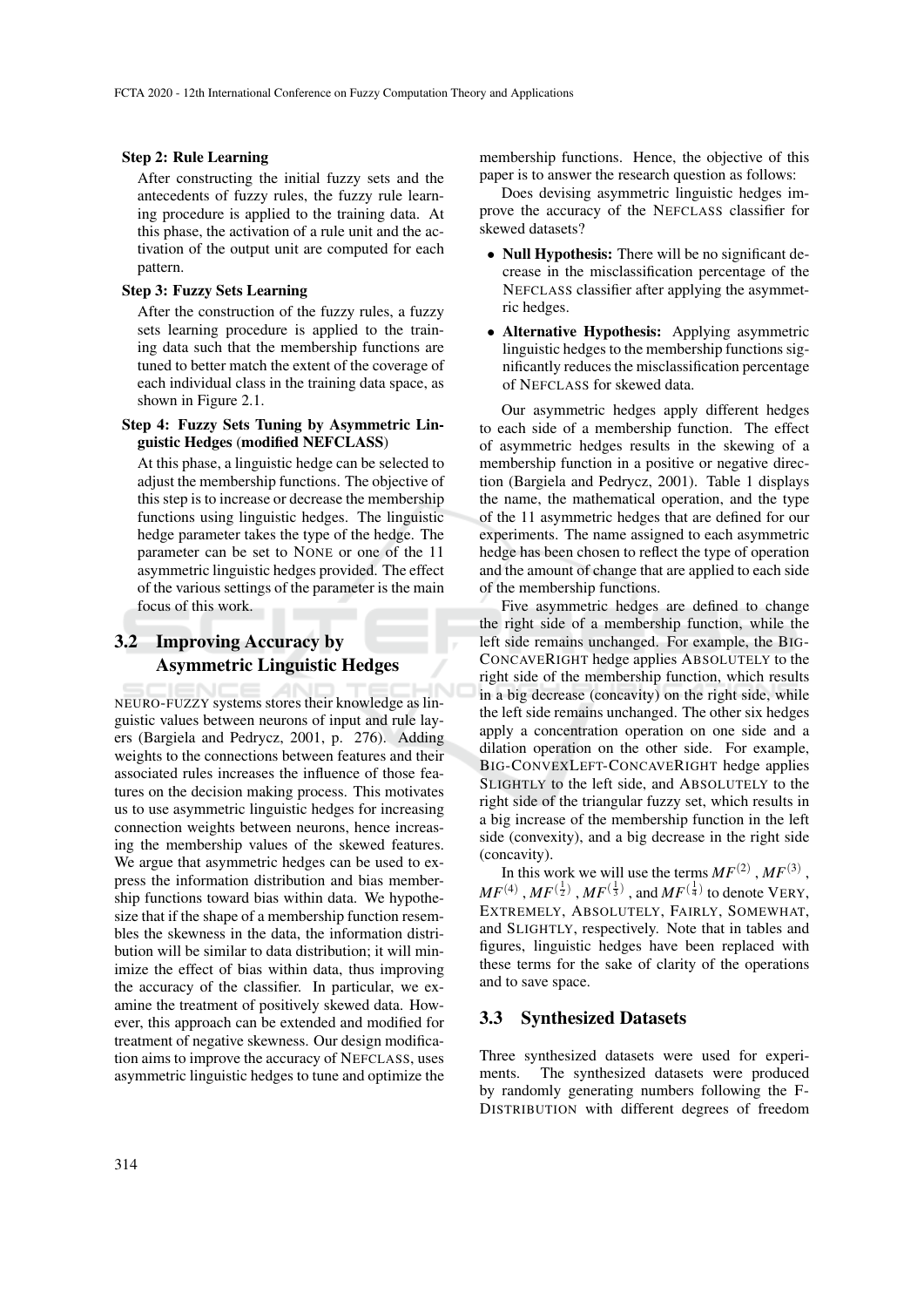| Asymmetric Hedge                 | Operation                         | Left Side Hedge   | Right Side Hedge  |
|----------------------------------|-----------------------------------|-------------------|-------------------|
| NONE $*$                         | <b>NONE</b>                       | <b>NONE</b>       | <b>NONE</b>       |
| SMALL-CONCAVERIGHT               | NONE- $MF(2)$                     | <b>NONE</b>       | <b>VERY</b>       |
| BIG-CONCAVERIGHT                 | NONE- $MF(4)$                     | <b>NONE</b>       | <b>ABSOLUTELY</b> |
| SMALL-CONVEXRIGHT                | NONE- $MF^{(\frac{1}{2})}$        | <b>NONE</b>       | <b>FAIRLY</b>     |
| MODERATE-CONVEXRIGHT             | NONE- $MF^{(\frac{1}{3})}$        | <b>NONE</b>       | <b>SOMEWHAT</b>   |
| <b>BIG-CONVEXRIGHT</b>           | NONE- $MF^{(\frac{1}{4})}$        | <b>NONE</b>       | <b>SLIGHTLY</b>   |
| SMALL-CONCAVELEFT-CONVEXRIGHT    | $MF^{(2)}$ - $MF^{(\frac{1}{2})}$ | <b>VERY</b>       | <b>FAIRLY</b>     |
| SMALL-CONVEXLEFT-CONCAVERIGHT    | $MF^{(\frac{1}{2})}$ - $MF^{(2)}$ | <b>FAIRLY</b>     | <b>VERY</b>       |
| BIG-CONVEXLEFT-CONCAVERIGHT      | $MF^{(\frac{1}{4})}$ - $MF^{(4)}$ | <b>SLIGHTLY</b>   | <b>ABSOLUTELY</b> |
| BIG-CONCAVELEFT-CONVEXRIGHT      | $MF^{(4)}$ - $MF^{(\frac{1}{4})}$ | <b>ABSOLUTELY</b> | <b>SLIGHTLY</b>   |
| MODERATE-CONVEXLEFT-CONCAVERIGHT | $MF^{(\frac{1}{3})}$ - $MF^{(3)}$ | <b>SOMEWHAT</b>   | <b>EXTREMELY</b>  |
| MODERATE-CONCAVELEFT-CONVEXRIGHT | $MF^{(3)}$ - $MF^{(\frac{1}{3})}$ | <b>EXTREMELY</b>  | <b>SOMEWHAT</b>   |

Table 1: List of asymmetric hedges used in the modified NEFCLASS.

\* No hedge is applied. This is the default.

chosen to control skew. The F-DISTRIBUTION (Natrella, 2003) has been chosen as the synthesis model because the degree of skew within an F-DISTRIBUTION is controlled by the pairs of degrees of freedom specified as a pair of distribution control parameters. This allows for a spectrum of skewed data distributions to be constructed. We designed the datasets to present different levels of skewness with increasing skew levels. Three pairs of degrees of freedom parameters have been used to generate datasets with different levels of skewness, including low, medium, and high-skewed feature values. After initial experiments datasets with degrees of freedom (100,100) was chosen to provide data close to a normal distribution, (100,20) provides moderate skew, and (35,8) provides high skew.

A synthesized dataset consisting of 1000 randomly generated examples consisting of four-feature (*W*, *X*, *Y*, *Z*). F-DISTRIBUTION data for each of three classes was created. The three classes (ClassA, ClassB and ClassC) overlap, and are skewed in the same direction. We have taken care to ensure that all datasets used have a similar degree of overlap, and same degree of variability. The size of datasets were designed to explore the effect of skewness when enough data is available to clearly ascertain dataset properties. Ten-fold cross validation was used to divide each dataset into training (2700) and testing (300 point) sets in which an equal number of each class is represented. This method provides a better estimate of median performance, as well as a measure of variability.

Table 2 shows the minimum and maximum values of skewness for each feature based on 10 jackknifebased datasets (*i.e.*, dataset LOW-100,100, with the degree of skewness between 0.582 and 0.907, is low-skewed and dataset HIGH-35,8, with the degree of skewness between 1.289 and 3.764, is highly skewed). The high variability of the skewness values shown in Table 2 is due to the fact that these values are average, minimum, and maximum over three class labels for each feature.

## 3.4 Real-world Datasets

To show the pertinence of this analysis to real-world data problems, we ran all tests on two publicly available datasets: the Wisconsin Diagnostic Breast Cancer Dataset (WBDC) from UCI Machine Learning Repository, and a clinically applicable world of quantitative electromyography (EMG). The characteristic information of these datasets is presented in the following sections.

• Electromyography Dataset (EMG): QEMG is the study of the electrical potentials observed from contracting muscles as seen through the framework of quantitative measurement. QEMG is used in research and diagnostic study (Stashuk and Brown, 2002). EMG datasets are known to contain features with highly skewed value distributions (Enoka and Fuglevand, 2001).

The EMG dataset used here contains seven features of MUP templates (Amplitude, Duration, Phases, Turns, AAR, SizeIndex, and MeanMU-Voltage) observed on 791 examples representing three classes (Myopathy, Neuropathy, Healthy), collected through a number of contractions, and used in previous work (Varga et al., 2014).

• Wisconsin Diagnostic Breast Cancer Dataset (WDBC) : The Wisconsin Diagnostic Breast Cancer Dataset (WDBC) dataset contains 30 features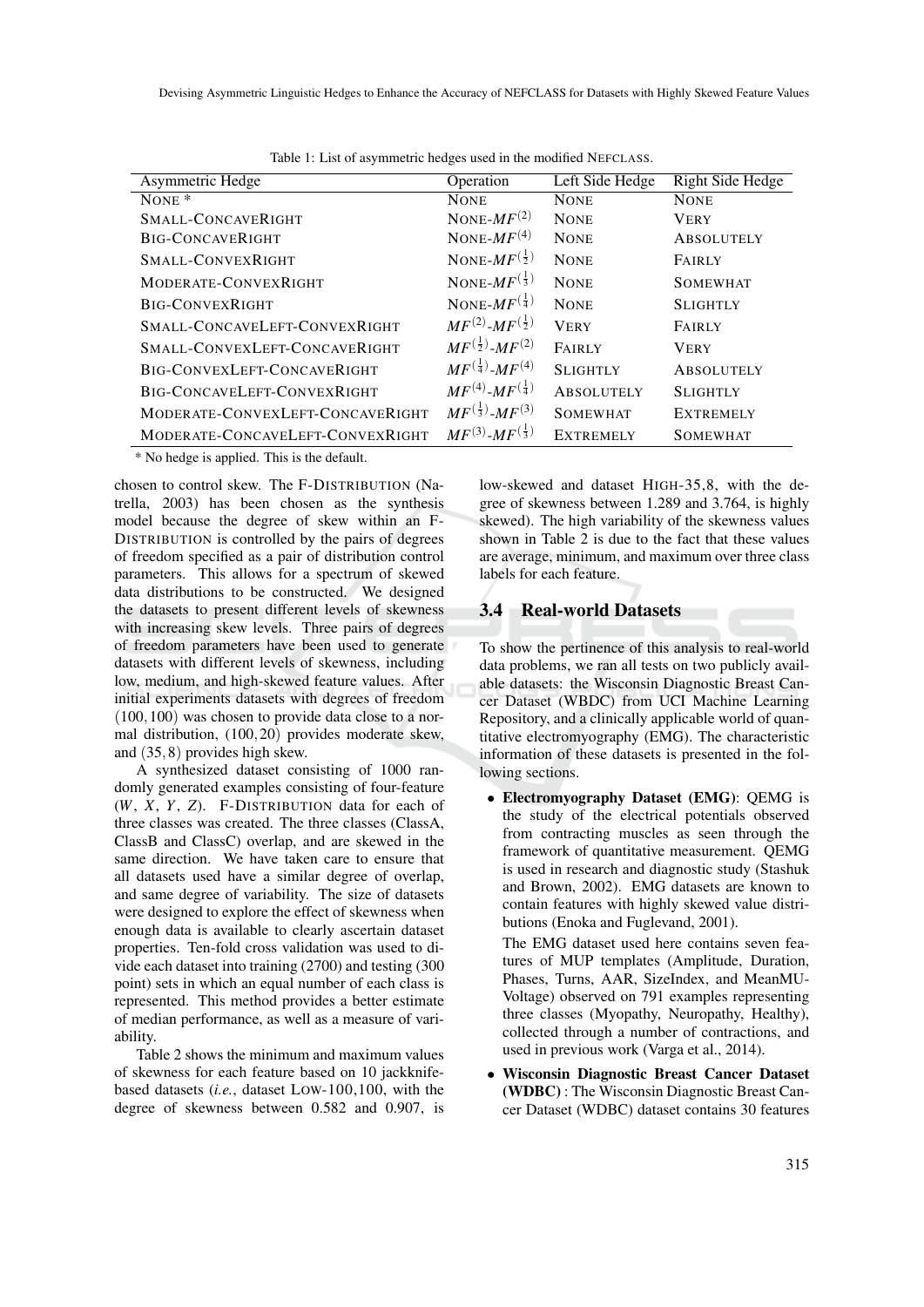| Dataset        |          |          | Minimum skewness |          |          |       | Maximum skewness |       |
|----------------|----------|----------|------------------|----------|----------|-------|------------------|-------|
|                | W        |          |                  |          | w        |       |                  |       |
| <b>UNIFORM</b> | $-0.020$ | $-0.050$ | $-0.048$         | $-0.060$ | $-0.006$ | 0.074 | 0.017            | 0.093 |
| $Low-100.100$  | 0.582    | 0.432    | 0.443            | 0.679    | 0.799    | 0.618 | 0.536            | 0.907 |
| $MED-100.20$   | 1.354    | 1.178    | 1.198            | 1.403    | 1.947    | 2.144 | 1.547            | 1.721 |
| HIGH-35.8      | 1.289    | 2.038    | 2.506            | 2.746    | 2.247    | 3.081 | 3.534            | 3.764 |

Table 2: Summary of skewness for the F-DISTRIBUTED and CIRCULAR-UNIFORM-DISTRIBUTED datasets.

and two classes (benign and malignant). The WDBC dataset, observed from 569 examples, contains a class distribution of 357 benign and 212 malignant. Features have been extracted from a digitized image of a fine needle aspirate of a breast mass. This dataset is characterized by high dimensionality, very precise values, and almost no missing data. In examining the normality of the features, we found that seven features were highly positively skewed.

## 4 RESULTS AND DISCUSSIONS

This section presents the results and discussion. Section 4.1 presents the results and discussions for experiments using the synthesized data. Section 4.2 gives the results for the real-world data.

## 4.1 Experiments using Synthesized Data

In Table 1, all of the full names of the hedges are given. As these names are quite long, and the strength of the operation is apparent from the value of the power, the mathematical terms are used here for brevity. Table 3 show the misclassification percentages (as median $\pm$  IQR) obtained by NEF-MME and NEF-CAIM classifiers using the 11 asymmetric hedges, as well as without application of a hedge (shown as NONE in the table). Comparisons between classifiers were performed as follows: for each discretization method and each dataset, results obtained without applying hedge (shown as NONE) were compared with those obtained from the application of each hedge. We conducted one-tailed M-W-W tests at a 0.05 significance level.

• Comparison of Misclassification Percentages: Table 4 reports the M-W-W test results. Note that we reported results only for those hedges, listed in Table 3, whose application led to a significant improvement in accuracy. The P-VALUES obtained for non significant results were greater than or equal to 0.23 (not shown in the table).

As shown in Table 4, in the case of medium and high skewed data, the test yielded a main effect for applying four asymmetric hedges, such

that the misclassification percentages were significantly lower for hedges with a root of 3 or 4 on the right side. These four hedges are shown as grey shade in Table 3. In the case of HIGH-35,8, a smaller interquartile range in the misclassification percentage was achieved for these four hedges, compared to NONE. Since there is no significant improvement in the accuracy of the low-skewed data, there is no apparent penalty when applying the hedge; however, as skew increases the utility of the hedge becomes significant.

Hedges with higher roots increase membership functions more than those with lower roots. Hence, hedges with root 3 or 4 cause a higher degree of skewness in membership functions than hedges with root 2. For example, the changes in membership functions by "SOME-WHAT" and "SLIGHTLY" are more pronounced than the change by "FAIRLY". In particular, the hedges with roots of 3 or 4 on the right side, *i.e.*, NONE- $MF^{(\frac{1}{4})}$ , NONE- $MF^{(\frac{1}{3})}$ ,  $MF^{(3)}$ - $MF^{(\frac{1}{3})}$ and  $MF^{(4)}$ - $MF^{(\frac{1}{4})}$ , cause a greater increase in the membership value of inputs presented in the right side of the triangular membership functions. Hence, assigning a higher membership value puts more emphasis on inputs presented on the right side of the membership functions. which leads to the inclusion of more information in the decisionmaking process.

As shown in table 3, the results obtained using the NONE- $MF^{(\frac{1}{4})}$  and  $MF^{(4)}$ - $MF^{(\frac{1}{4})}$  hedges were similar. Given the fact that these two hedges have different operators on the left side, the similarity in their obtained accuracy suggests that applying  $MF^{(\frac{1}{4})}$  to the right side of the membership function could be the main reason for the increase in accuracy. As shown in the table, results obtained using the NONE- $MF^{(\frac{1}{3})}$  and  $MF^{(3)}$ - $MF^{(\frac{1}{3})}$  hedges provides further evidence to support this suggestion. Furthermore, the results show that hedges with concentration operator in the right side, *i.e.*, NONE- $MF^{(4)}$ ,  $MF^{(\frac{1}{3})}$ - $MF^{(3)}$ , and  $MF^{(\frac{1}{4})}$ - $MF^{(4)}$  did not improve accuracy, when data is positively skewed (see also Ta-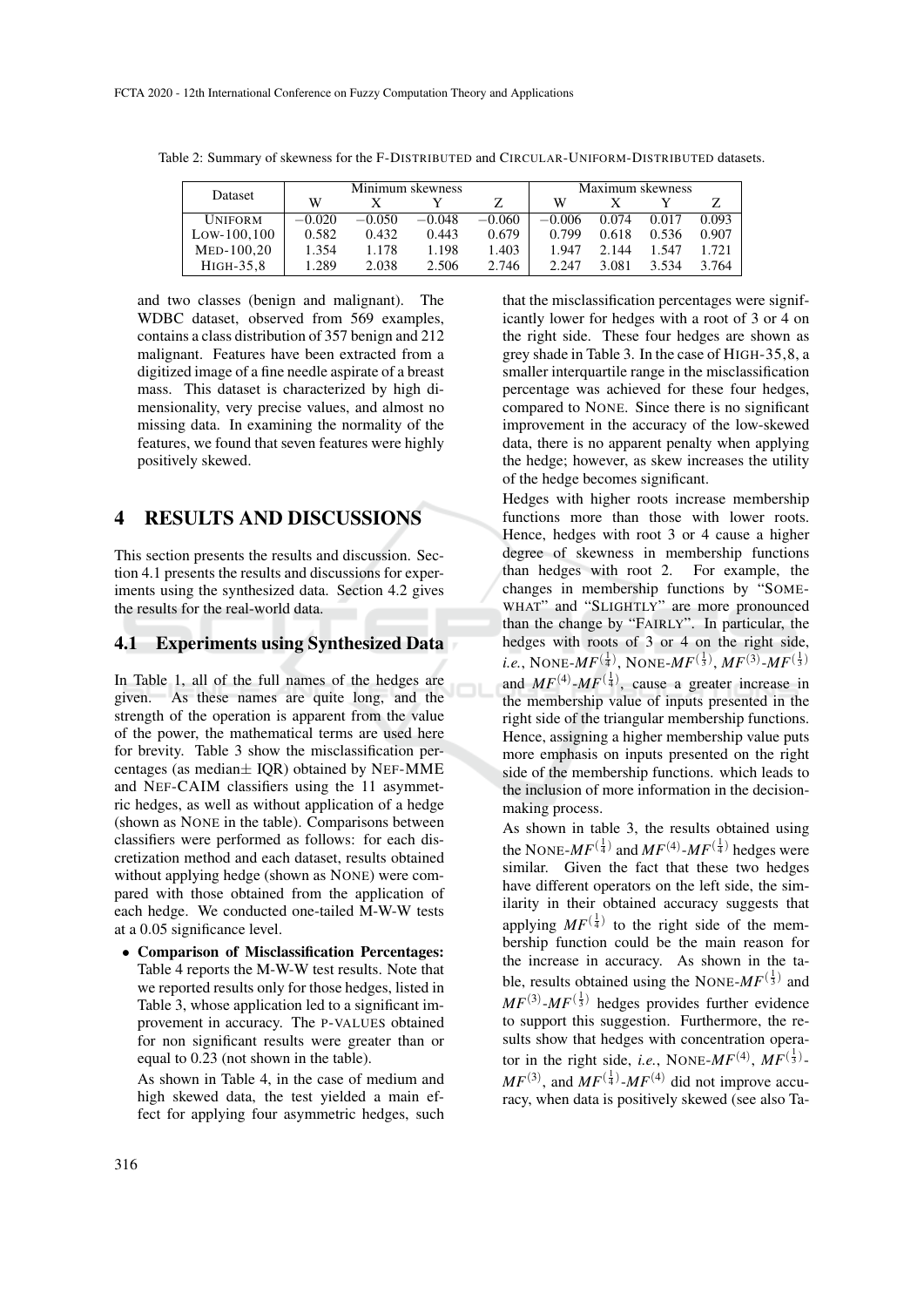|                                   |                  | NEF-MME                     |                                   |                  | NEF-CAIM          |                   |
|-----------------------------------|------------------|-----------------------------|-----------------------------------|------------------|-------------------|-------------------|
| Hedge                             | $Low-100,100$    | $MED-100.20$                | $HIGH-35.8$                       | $Low-100, 100$   | MED-100,20        | HIGH-35,8         |
| <b>NONE</b>                       | $26.00 \pm 1.75$ | $34.16 + 2.66$              | $42.50 + 4.25$                    | $24.33 \pm 4.17$ | $34.16 + 2.60$    | $41.67 + 4.33$    |
| NONE- $MF^{(2)}$                  | $32.30 \pm 1.90$ | $48.23 + 2.90$              | $52.83 + 4.10$                    | $30.67 \pm 2.08$ | $48.43 \pm 18.58$ | $54.26 \pm 12.08$ |
| NONE- $MF(4)$                     | $26.67 \pm 0.66$ |                             | $37.80 \pm 1.50$ 48.00 $\pm 7.20$ | $26.00 \pm 1.60$ | $38.50 \pm 0.92$  | $46.00 \pm 4.70$  |
| NONE- $MF^{(\frac{1}{2})}$        | $28.65 + 2.42$   |                             | $39.50 + 5.83$ 51.16 + 3.58       | $27.16 + 3.66$   | $40.00 + 4.75$    | $50.35 + 9.25$    |
| NONE- $MF^{(\frac{1}{3})}$        | $28.50 \pm 1.16$ |                             | $27.66 \pm 3.83$ $33.50 \pm 2.68$ | $28.67 + 0.90$   | $27.17 + 2.60$    | $34.50 + 2.17$    |
| NONE- $MF^{(\frac{1}{4})}$        | $28.33 + 1.15$   |                             | $27.66 + 3.80$ $33.50 + 2.67$     | $28.00 + 1.25$   | $27.00 + 3.25$    | $34.50 \pm 2.17$  |
| $MF^{(\frac{1}{2})}$ -MF(2)       | $26.00 + 1.75$   |                             | $34.16 + 2.66$ $42.50 + 4.25$     | $24.13 \pm 4.16$ | $34.30 + 2.58$    | $41.67 + 4.16$    |
| $MF^{(\frac{1}{3})}$ - $MF^{(3)}$ | $37.83 + 5.40$   | $64.83 + 1.58$ 59.50 + 5.83 |                                   | $33.00 + 10.50$  | $64.15 \pm 0.70$  | $67.33 + 24.33$   |
| $MF^{(\frac{1}{4})}$ - $MF^{(4)}$ | $26.50 + 1.00$   |                             | $33.83 \pm 2.40$ 41.65 $\pm$ 3.90 | $25.00 + 3.40$   | $33.67 \pm 2.75$  | $41.67 + 2.66$    |
| $MF^{(2)}$ - $MF^{(\frac{1}{2})}$ | $26.00 + 1.75$   |                             | $34.16 + 2.70$ $42.50 + 4.25$     | $24.13 + 4.16$   | $34.30 \pm 2.58$  | $41.67 + 4.16$    |
| $MF^{(3)}$ - $MF^{(\frac{1}{3})}$ | $28.50 + 1.16$   |                             | $27.66 + 3.83$ $33.50 + 2.68$     | $28.67 + 0.90$   | $27.17 + 2.60$    | $34.50 + 2.17$    |
| $MF(4) - MF(1)$                   | $28.33 + 1.16$   |                             | $27.66 + 3.83$ $33.68 + 2.66$     | $27.83 + 2.50$   | $27.17 + 3.12$    | $34.50 \pm 2.17$  |

Table 3: Misclassification percentages (Median  $\pm$  IQR) obtained from NEF-MME and NEF-CAIM with and without the application of hedges.

Table 4: Results of the M-W-W test to compare the misclassification percentages obtained by NEF-MME and NEF-CAIM between NONE and each hedge.

| Classifier | Hege1 vs. Hedge2                                      |               | Dataset      |           |
|------------|-------------------------------------------------------|---------------|--------------|-----------|
|            |                                                       | $Low-100,100$ | $MED-100,20$ | HIGH-35,8 |
|            | NONE <i>vs.</i> NONE- $\overline{MF}^{(\frac{1}{4})}$ | 0.98          | ***          | ***       |
| <b>MME</b> | NONE vs. $MF^{(4)}$ - $MF^{(\frac{1}{4})}$            | 0.98          | ***          | ***       |
|            | NONE <i>vs.</i> NONE- $MF^{(\frac{1}{3})}$            | 0.98          | ***          | ***       |
| VEF-       | NONE vs. $MF^{(3)}$ - $MF^{(\frac{1}{3})}$            | 0.98          | ***          | ***       |
|            | NONE vs. NONE- $MF^{(\frac{1}{4})}$                   | 0.98          | ***          | ***       |
| ZЕ         | NONE <i>vs.</i> $MF^{(4)}$ - $MF^{(\frac{1}{4})}$     | 0.98          | $***$        | $***$     |
|            | NONE <i>vs.</i> NONE- $MF^{(\frac{1}{3})}$            | 0.98          | ***          | ***       |
| 崮          | NONE vs. $MF^{(3)}$ - $MF^{(\frac{1}{3})}$            | 0.98          | ***          | ***       |

\*\*\* significant at 95% confidence ( $p < .05$ )

Table 5: Results of the M-W-W test to compare the misclassification percentages between each pair of datasets for all baseline classifiers and the NEFCLASS classifiers with employment of the NONE- $MF^{(\frac{1}{4})}$  and  $MF^{(4)}$ - $MF^{(\frac{1}{4})}$  hedges.

| Classifier                                 |              | <b>Datasets</b> |              |
|--------------------------------------------|--------------|-----------------|--------------|
|                                            | Low-100,100  | Low-100,100     | $MED-100,20$ |
|                                            | VS.          | VS.             | VS.          |
|                                            | $MED-100,20$ | HIGH-35,8       | HIGH-35,8    |
| NEF-ORG                                    | ***          | ***             | .93          |
| NEF-MME-NONE- $MF^{(\frac{1}{4})}$         | .57          | ***             | ***          |
| NEF-MME- $MF^{(4)}$ - $MF^{(\frac{1}{4})}$ | .57          | ***             | ***          |
| NEF-CAIM-NONE- $MF^{(\frac{1}{4})}$        | .84          | ***             | ***          |
| NEF-CAIM- $MF(4)$ - $MF(\frac{1}{4})$      | 1.00         | ***             | ***          |

\*\*\* significant at 95% confidence (*p* < .05)

ble 3). The reinforcing of a concentration operator to a membership function results in the reduction of magnitude to the grade of membership in which it is relatively large for those with low membership. This leads to the exclusion of those points presented on the skewed side from the decision making process.

In light of these findings, it can be concluded that applying dilation hedges with the root of 3 or 4 to the right side of membership functions significantly improved accuracy, when data is positively skewed. In contrast, applying concentration hedges to the right side of the membership functions did not have a positive effect on accuracy. Therefore, a higher accuracy can be achieved by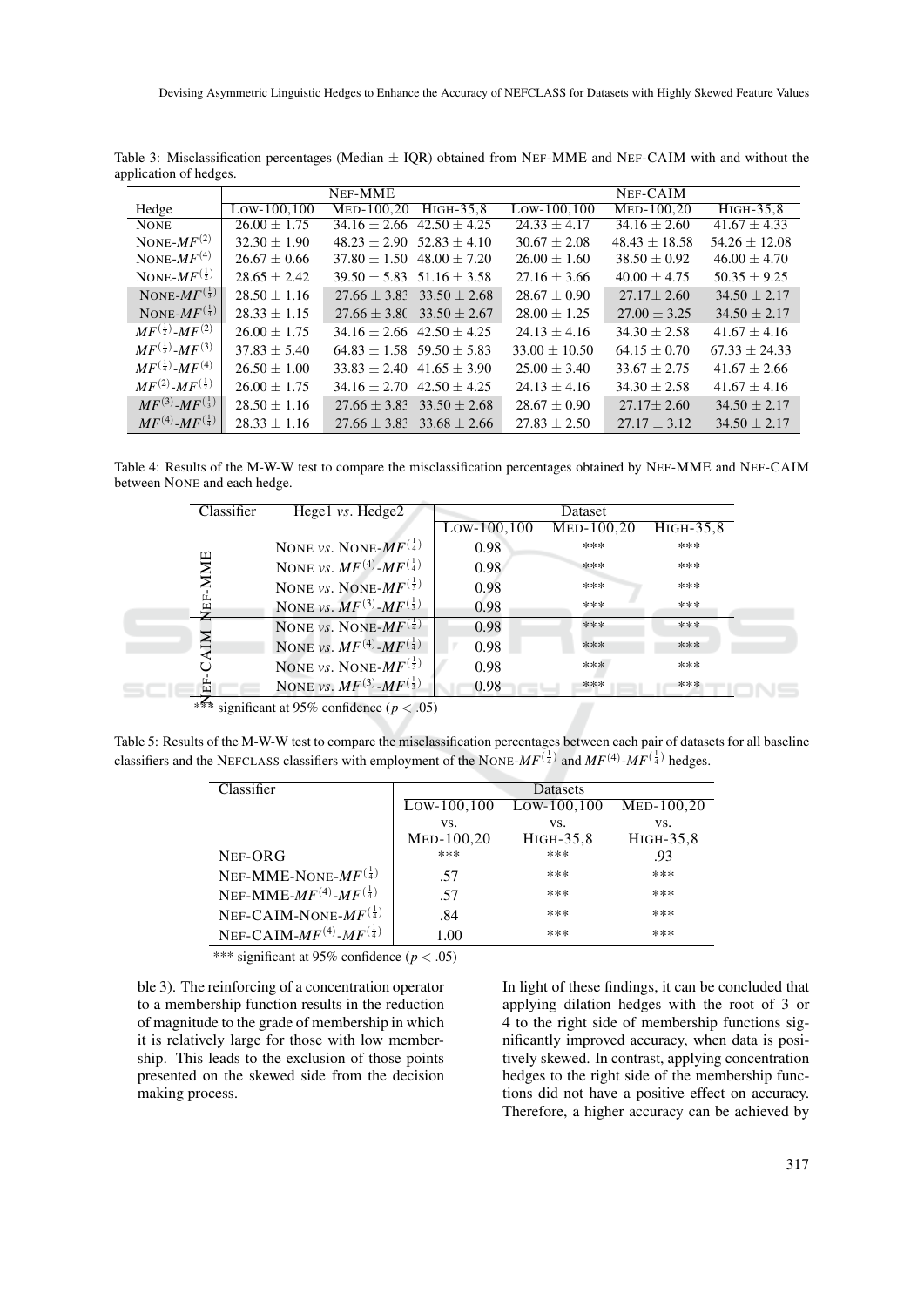means of an appropriate choice of a hedge. We suggest that it is beneficial to consider choosing an appropriate hedge based on the amount and direction of skew.

• Comparison of Number of Rules: the test did not identify a significant increase in the number of rules obtained by each hedge compared to NONE. Hence, the reductions in the misclassification percentages by using the  $MF^{(3)}$ - $MF^{(\frac{1}{3})}$ ,  $MF^{(4)} \text{-} MF^{(\frac{1}{4})}$ , NONE- $MF^{(\frac{1}{3})}$ , and NONE- $MF^{(\frac{1}{4})}$ hedges were not accompanied by any significant increase in the number of rules.

We conclude that combining MME or CAIM with an appropriate asymmetric hedge, such as NONE- $MF^{(\frac{1}{4})}$ , when the hedge was applied to the side of the direction of the skew, led to a significant improvement in accuracy over the original NEFCLASS classifier.

## 4.2 Experiments using Real-world Data

In this section, we assess the performance of these classifiers using real-world data. The EMG and WDBC datasets were used for training and testing the best performed modified classifiers, NEF-MME-NONE- $MF^{(\frac{1}{4})}$  and NEF-MME- $MF^{(4)}$ - $MF^{(\frac{1}{4})}$ .

## 4.2.1 Experiments on the EMG Dataset

Table 6 depicts the misclassification percentages (as median $\pm$  IQR) and the number of rules (as median $\pm$ IQR). Table 7 gives the test results.

- Comparison of Misclassification Percentages: As shown in Table 7, the test revealed that the misclassification percentages significantly decreased by applying the combination of the MME discretization method and the NONE- $MF^{(\frac{1}{4})}$  asymmetric hedge.
- Comparison of Number of Rules: Additionally, the test showed that the higher accuracy of NEF-MME-NONE- $MF^{(\frac{1}{4})}$  was achieved with a significantly lower number of rules compared to that of NEF-ORG.

#### 4.2.2 Experiments on the WDBC Dataset

Table 8 depicts the misclassification percentages (as median $\pm$  IQR) and the number of rules (as median $\pm$ IQR). Table 9 reports the results of the M-W-W test.

• Comparison of Misclassification Percentages: as shown in Table 9, the test indicated a significant decrease in the misclassification percentages

obtained by NEF-MME-NONE- $MF^{(\frac{1}{4})}$  compared to NEF-ORG.

• Comparison of Number of Rules: the test did not identify a significant decrease in the number of rules obtained by applying an asymmetric hedge.

We conclude that the accuracy of the NEFCLASS classifiers, when trained by the EMG and WDBC datasets, was significantly improved by the combination of MME discretization method with the NONE- $MF^{(\frac{1}{4})}$  hedge. Also, in the case of EMG data, the higher accuracy of NEF-MME-NONE- $MF^{(\frac{1}{4})}$  was achieved with considerably lower number of rules.

However, it is notable that the application of the  $MF^{(4)}$ - $MF^{(\frac{1}{4})}$  hedge did not show a significant positive effect on the accuracy. The presence of features with negative and zero skewed distribution in the EMG and WDBC datas might be the cause of a lower accuracy for the NEF-MME- $MF^{(4)}$ - $MF^{(\frac{1}{4})}$  classifier of which applies a hedge to the both sides of a membership function. Therefore, we suggest choosing an appropriate hedge based on the amount and direction of skew in data.

## 5 CONCLUSIONS

Devising the asymmetric hedges with an appropriate dilation hedge significantly improved the accuracy of the NEFCLASS classifiers. Combining MME with an appropriate asymmetric hedge, such as NONE- $MF^{(\frac{1}{4})}$ , when the hedge was applied to the side of the direction of the skew, led to a significant improvement in accuracy over the original NEFCLASS classifier. This study revealed that if the shape of the membership function resembles the skewness in the data, then it minimizes the effect of bias within the data. Hence, this improves the accuracy of the classifier. Therefore, we suggest using asymmetric hedges to express the information distribution in the domain of fuzzy logic. Higher classification accuracy can be achieved using a proper choice of a hedge. We suggest that it is fruitful to consider choosing an appropriate hedge based on the skew amount and direction.

This study demonstrates that applying asymmetric hedges to the membership functions not only resulted in improving classification accuracy but also led to the building of a more robust classifier when trained by skewed data. This improvement of accuracy was achieved without increasing the number of rules.

Employment of asymmetric hedges is not limited to the NEFCLASS neuro-fuzzy classifier; it can be applied to any application where fuzzy logic is used.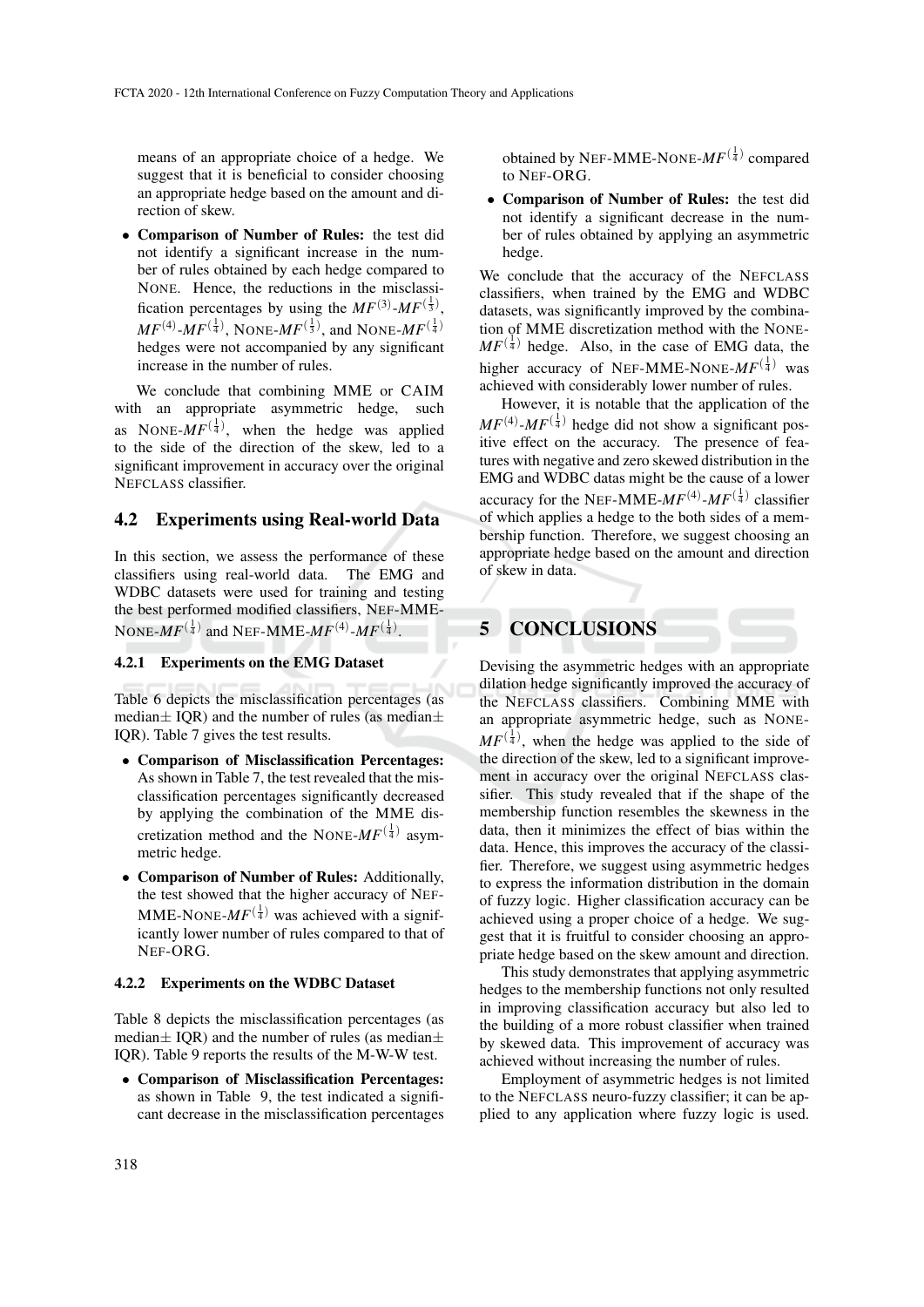Table 6: Misclassification percentages (Median  $\pm$  IQR) and number of rules (Median  $\pm$  IQR) obtained from applying asymmetric hedges using the EMG dataset.

| Classifier                           | Misclassification Percentage Number Of rules |                   |
|--------------------------------------|----------------------------------------------|-------------------|
| NEF-ORG                              | $54.18 \pm 28.00$                            | $149.00 \pm 4.00$ |
| NEF-MME-NONE- $MF^{(\frac{1}{4})}$   | $33.00 \pm 35.00$                            | $88.00 \pm 7.00$  |
| NEF-MME- $MF(4)$ - $MF(\frac{1}{4})$ | $52.00 + 28.00$                              | $167.00 + 14.00$  |

Table 7: Results of one-tailed M-W-W to compare the results with and without using asymmetric hedges for the EMG dataset.

| Classifier                                       | Misclassification Percentage Number Of rules |     |
|--------------------------------------------------|----------------------------------------------|-----|
| NEF-ORG vs. NEF-MME-NONE- $MF^{(\frac{1}{4})}$   | ***                                          | .01 |
| NEF-ORG vs. NEF-MME- $MF(4)$ - $MF(\frac{1}{4})$ | .29                                          | .95 |

\*\*\* significant at 95% confidence ( $p < .05$ )

Table 8: Misclassification percentages (Median  $\pm$  IQR) and the number of rules (Median  $\pm$  IQR) obtained from applying asymmetric hedges using the WDBC dataset.

| Classifier                           | Misclassification Percentage Number Of rules |                   |
|--------------------------------------|----------------------------------------------|-------------------|
| NEF-ORG                              | $17.39 + 5.00$                               | $77.00 \pm 89.00$ |
| NEF-MME-NONE- $MF^{(\frac{1}{4})}$   | $12.50 \pm 5.00$                             | $157.00 \pm 7.00$ |
| NEF-MME- $MF(4)$ - $MF(\frac{1}{4})$ | $17.80 + 8.75$                               | $80.00 \pm 10.00$ |

Table 9: Results of one-tailed M-W-W to compare the results with and without using asymmetric hedges for the WDBC dataset.

| Classifier                                                | Misclassification Percentage Number Of rules |     |
|-----------------------------------------------------------|----------------------------------------------|-----|
| NEF-ORG vs. NEF-MME-NONE- $MF^{\left(\frac{1}{4}\right)}$ | $* * *$                                      | .98 |
| NEF-ORG vs. NEF-MME- $MF(4)$ - $MF(\frac{1}{4})$          | .19                                          | .40 |
| *** significant at 95% confidence ( $p < .05$ )           |                                              |     |

SCIENCE AND TECHNI This method can be applied in areas such as healthcare, security, and finance where datasets are skewed. In this work, we examined positively skewed data. However, this approach can be extended and modified to address negative skewness.

## ACKNOWLEDGEMENTS

The authors gratefully acknowledge the support of NSERC, the National Sciences and Engineering Research Council of Canada, for ongoing grant support. The authors would like to thank Dr. Andrew Hamilton-Wright who initiated the idea, and for his earlier funding and guidance on this research. The authors are also grateful to Dr. Rozita Dara and Dr. Charlie Obimbo for their valuable contributions to this work.

## **REFERENCES**

- Bargiela, A. and Pedrycz, W. (2001). *Granular Computing: An Emerging Paradigm*. Springer.
- Chau, T. (2001). Marginal maximum entropy partitioning yields asymptotically consistent probability density functions. *IEEE Transactions on Pattern Analysis and Machine Intelligence*, 23(4):414–417.
- Enoka, R. and Fuglevand, A. (2001). Motor unit physiology: some unresolved issues. *Muscle & Nerve*, 24:4– 17.
- Gao, J., Hu, W., Li, W., Zhang, Z., and Wu, O. (2010). Local outlier detection based on kernel regression. In *Proceedings of the 10th International Conference on Pattern Recognition*, pages 585–588, Washington, DC, USA. EEE Computer Society.
- Gokhale, D. V. (1999). On joint and conditional entropies. *Entropy*, 1(2):21–24.
- Huynh, V., Ho, T., and Nakamori, Y. (2002). A parametric representation of linguistic hedges in zadeh's fuzzy logic. *International Journal of Approximate Reasoning*, 30:203–223.
- Klose, A., Nürnberger, A., and Nauck, D. (1999). Improved NEFCLASS pruning techniques applied to a real world domain. In *Proceedings Neuronale Netze in der Anwendung*, University of Magdeburg. NN'99.